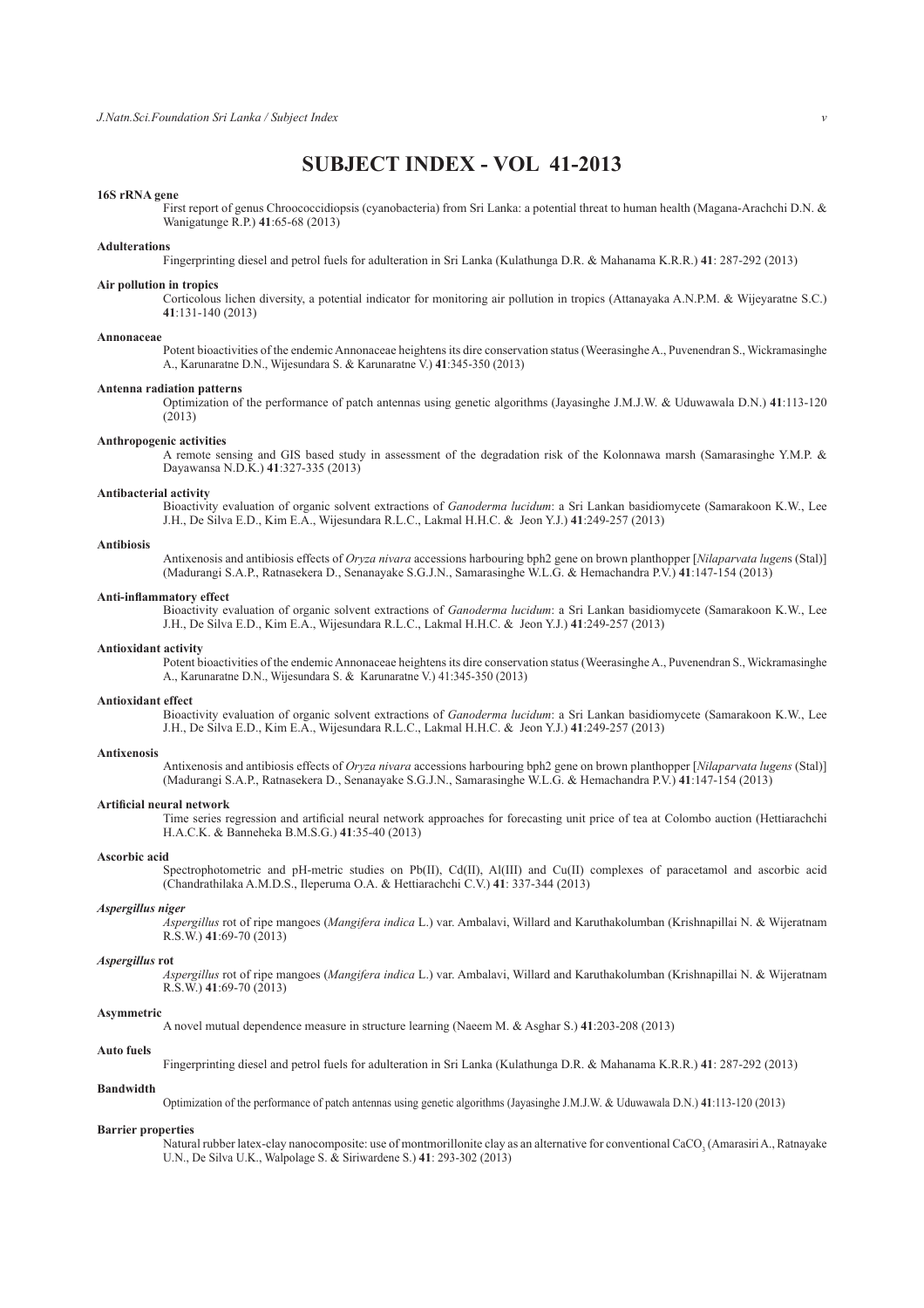# **Beach sand**

Radioactivity levels in beach sand from the West Coast of Sri Lanka (Mahawatte P. & Fernando K.N.R.) **41**:279-285 (2013)

**Bifurcation** Computer simulation of tree development with random variations and probabilistic growth of branches (Jinasena K.D.S. & Sonnadara

# D.U.J.) **41**:229-235 (2013)

# **Biochemical compounds**

 Use of biochemical compounds in tea germplasm characterization and its implications in tea breeding in Sri Lanka (Kottawa-Arachchi J.D., Gunasekare M.T.K., Ranatunga M.A.B., Punyasiri P.A.N. & Jayasinghe L.) **41**:309-318 (2013)

#### **Bio-degradation**

 Evaluation of cellulose degrading efficiency of some fungi and bacteria and their biofilms (Gunathilake K.M.D., Ratnayake R.R., Kulasooriya S.A. & Karunaratne D.N.) **41**:155-163 (2013)

# **Biodiversity conservation**

 Potent bioactivities of the endemic Annonaceae heightens its dire conservation status (Weerasinghe A., Puvenendran S., Wickramasinghe A., Karunaratne D.N., Wijesundara S. & Karunaratne V.) **41**:345-350 (2013)

#### **Biological data**

 A linear programming approach to fitting an upper quadratic boundary line to natural rubber data (Banneheka B.M.S.G., Dhanushika M.P., Wijesuriya W. & Herath K.) **41**:13-20 (2013)

# **Bootstrap confidence intervals**

 A linear programming approach to fitting an upper quadratic boundary line to natural rubber data (Banneheka B.M.S.G., Dhanushika M.P., Wijesuriya W. & Herath K.) **41**:13-20 (2013)

#### **bph2**

 Antixenosis and antibiosis effects of *Oryza nivara* accessions harbouring bph2 gene on brown planthopper [*Nilaparvata lugens* (Stal)] (Madurangi S.A.P., Ratnasekera D., Senanayake S.G.J.N., Samarasinghe W.L.G. & Hemachandra P.V.) **41**:147-154 (2013)

# **Brown planthopper**

 Antixenosis and antibiosis effects of *Oryza nivar*a accessions harbouring bph2 gene on brown planthopper [*Nilaparvata lugens* (Stal)] (Madurangi S.A.P., Ratnasekera D., Senanayake S.G.J.N., Samarasinghe W.L.G. & Hemachandra P.V.) **41**:147-154 (2013)

#### *Camellia sinensis*

 Use of biochemical compounds in tea germplasm characterization and its implications in tea breeding in Sri Lanka (Kottawa-Arachchi J.D., Gunasekare M.T.K., Ranatunga M.A.B., Punyasiri P.A.N. & Jayasinghe L.) **41**: 309-318 (2013)

# **Cellulose**

 Evaluation of cellulose degrading efficiency of some fungi and bacteria and their biofilms (Gunathilake K.M.D., Ratnayake R.R., Kulasooriya S.A. & Karunaratne D.N.) **41**:155-163 (2013)

#### **Chaotic series**

 Time series regression and artificial neural network approaches for forecasting unit price of tea at Colombo auction (Hettiarachchi H.A.C.K. & Banneheka B.M.S.G.) **41**:35-40 (2013)

# **Chelation therapy**

 Spectrophotometric and pH-metric studies on Pb(II), Cd(II), Al(III) and Cu(II) complexes of paracetamol and ascorbic acid (Chandrathilaka A.M.D.S., Ileperuma O.A. & Hettiarachchi C.V.) **41**: 337-344 (2013)

# *Chroococcidiopsis*

 First report of genus *Chroococcidiopsis* (cyanobacteria) from Sri Lanka: a potential threat to human health (Magana-Arachchi D.N. & Wanigatunge R.P.) **41**:65-68 (2013)

# **Classical approach**

 Modelling electricity sales in Sri Lanka and Colombo city using different statistical methods (Pathberiya H.A. & Dias P.) **41**:41-51 (2013)

# **Clay**

Natural rubber latex-clay nanocomposite: use of montmorillonite clay as an alternative for conventional CaCO<sub>3</sub> (Amarasiri A., Ratnayake U.N., De Silva U.K., Walpolage S. & Siriwardene S.) **41**: 293-302 (2013)

#### **Cloud point**

 Surfactant behaviour of five carbohydrate liquid crystals (Abeyrathne A.R.N.M., Perera A.D.L.C. & Karunaratne D.N.) **41**:185-194 (2013)

# **Coconut**

Application of un-fertilized ovary culture to identify elite mother palms of *Cocos nucifera* L. with regenerative potential (Vidhanaarachchi V.R.M., Fernando S.C., Perera P.I.P. & Weerakoon L.K.) **41**:29-34 (2013)

#### **Colombo tea auction**

 Time series regression and artificial neural network approaches for forecasting unit price of tea at Colombo auction (Hettiarachchi H.A.C.K. & Banneheka B.M.S.G.) **41**:35-40 (2013)

#### **Concentrations**

 Variation of constituent loads and concentrations with the flow in Gin river, Sri Lanka (Wickramaarachchi T.N., Ishidaira H. & Wijayaratna T.M.N.) **41**:237-247 (2013)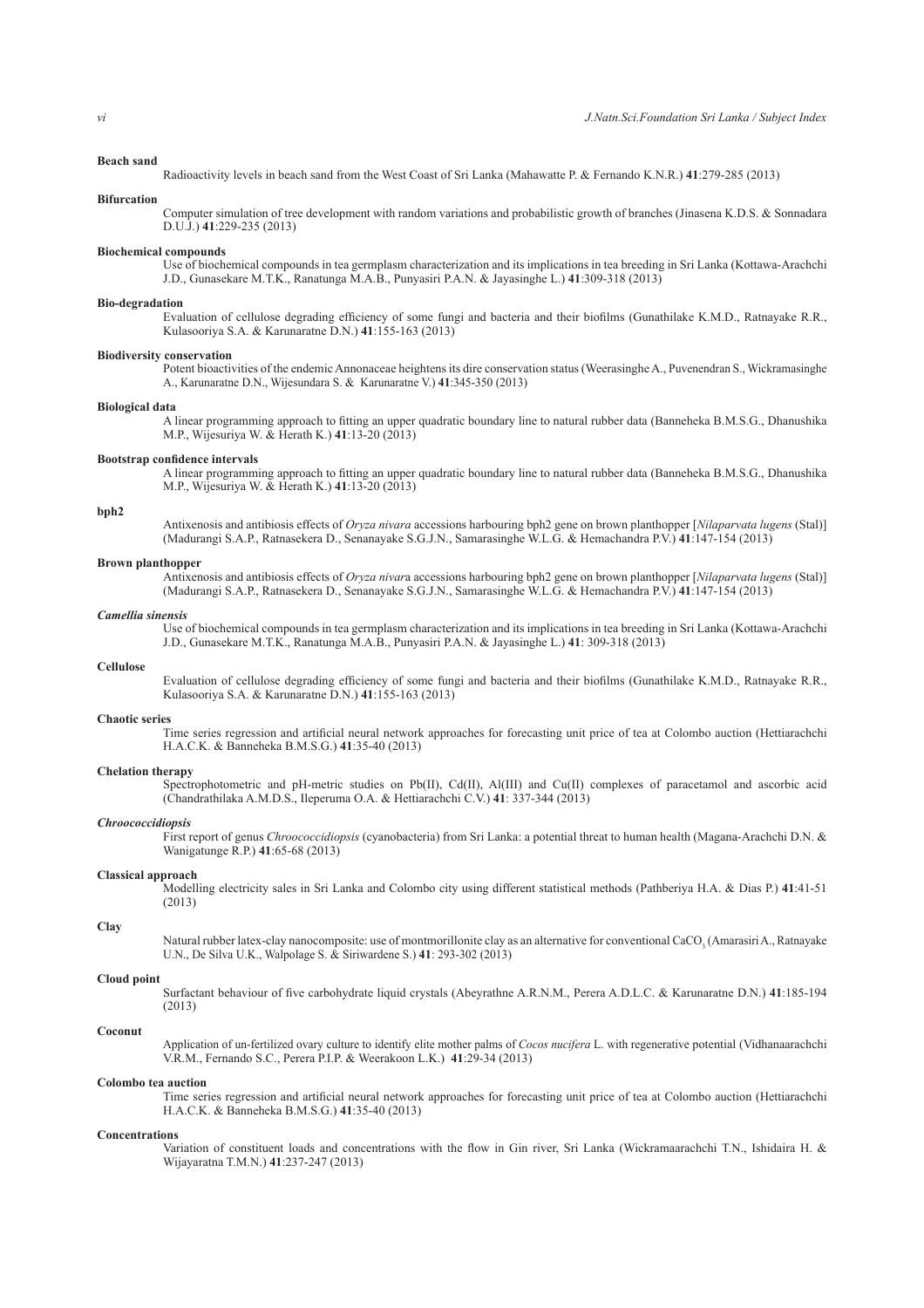# **Constituent loads**

 Variation of constituent loads and concentrations with the flow in Gin river, Sri Lanka (Wickramaarachchi T.N., Ishidaira H. & Wijayaratna T.M.N.) **41**:237-247 (2013)

# **Core polarization**

Inelastic electron scattering from light nuclei (Sharrad F.I., Hamoudi A.K., Radhi R.A. & Abdullah H.Y.) **41**:209-217 (2013)

#### **Corticolous lichens**

 Corticolous lichen diversity, a potential indicator for monitoring air pollution in tropics (Attanayaka A.N.P.M. & Wijeyaratne S.C.) **41**:131-140 (2013)

#### **Country-wide survey**

 Preliminary survey of the distribution of four potentially zoonotic parasite species among primates in Sri Lanka (Huffman M.A., Nahallage C.A.D., Hasegawa H., Ekanayake S., De Silva L.D.G.G. & Athauda I.R.K.) **41**:319-326 (2013)

#### **Critical micelle concentration**

Surfactant behaviour of five carbohydrate liquid crystals (Abeyrathne A.R.N.M., Perera A.D.L.C. & Karunaratne D.N.) **41**:185-194 (2013)

#### **Crosslink density**

Natural rubber latex-clay nanocomposite: use of montmorillonite clay as an alternative for conventional CaCO<sub>3</sub> (Amarasiri A., Ratnayake U.N., De Silva U.K., Walpolage S. & Siriwardene S.) **41**: 293-307 (2013)

#### **Crystal packing**

X-ray crystal structure analysis of 4,7-dioxononanoic acid (Abeysekera A.M., Padumadasa C. & Mala S.M.V.D.) **41**: 303-307 (2013)

# **Cyanobacteria**

 First report of genus *Chroococcidiopsis* (cyanobacteria) from Sri Lanka: a potential threat to human health (Magana-Arachchi D.N. & Wanigatunge R.P.) **41**:65-68 (2013)

# **Dark requirement**

 Storage and germination treatments for seeds of an ornamentally important palm, *Livistona rotundifolia* (Lam.) Mart. (Sanjeewani B.L.G., Jayasuriya K.M.G.G., Fernando M.T.R. & Damunupola J.W.) **41**: 273-277 (2013)

# **Degradation risk**

 A remote sensing and GIS based study in assessment of the degradation risk of the Kolonnawa marsh (Samarasinghe Y.M.P. & Dayawansa N.D.K.) **41**:327-335 (2013)

# **Dengue haemorrhagic fever**

 Potential risk areas for dengue in the Jaffna Municipal Area in Northern Sri Lanka (Kannathasan S., Suthakar K., Jude P.J. & Surendran S.N.) **41**:165-168 (2013)

# **Dengue**

 Potential risk areas for dengue in the Jaffna Municipal Area in Northern Sri Lanka (Kannathasan S., Suthakar K., Jude P.J. & Surendran S.N.) **41**:165-168 (2013)

#### **Detection limits**

Radioactivity levels in beach sand from the West Coast of Sri Lanka (Mahawatte P. & Fernando K.N.R.) **41**:279-285 (2013)

#### **Differential hybridization**

 Identification of differentially-expressed genes in response to salt stress in the salt-tolerant Sri Lankan rice variety At354 (Zahra A.R.F., De Costa D.M. & De Costa W.A.J.M.) **41**:93-112 (2013)

#### **Dioxocarboxylic acids**

X-ray crystal structure analysis of 4,7-dioxononanoic acid (Abeysekera A.M., Padumadasa C. & Mala S.M.V.D.) **41**: 303-307 (2013)

#### **Dipole-dipole interactions**

X-ray crystal structure analysis of 4,7-dioxononanoic acid (Abeysekera A.M., Padumadasa C. & Mala S.M.V.D.) **41**: 303-307 (2013)

# **Domestic**

Gastrointestinal parasites of dogs in Hantana area in the Kandy District (Perera P.K., Rajapakse R.P.V.J. & Rajakaruna R.S.) **41**:81-91 (2013)

#### **Dye sensitized**

 Conductivity behaviour in novel quasi-solid-state electrolyte based on polyacrylonitrile and tetrahexylammonium iodide intended for dye sensitized solar cells (Bandara T.M.W.J., Svensson T., Dissanayake M.A.K.L., Furlani M., Jayasundara W.J.M.J.S.R., Fernando P.S.L., Albinsson I. & Mellander B.E.) **41**:175-184 (2013)

# *E. coli*

 Preliminary survey of the distribution of four potentially zoonotic parasite species among primates in Sri Lanka (Huffman M.A., Nahallage C.A.D., Hasegawa H., Ekanayake S., De Silva L.D.G.G. & Athauda I.R.K.) **41**:319-326 (2013)

#### *E. histolytica/dispar*

 Preliminary survey of the distribution of four potentially zoonotic parasite species among primates in Sri Lanka (Huffman M.A., Nahallage C.A.D., Hasegawa H., Ekanayake S., De Silva L.D.G.G. & Athauda I.R.K.) **41**:319-326 (2013)

#### **Electron scattering**

Inelastic electron scattering from light nuclei (Sharrad F.I., Hamoudi A.K., Radhi R.A. & Abdullah H.Y.) **41**:209-217 (2013)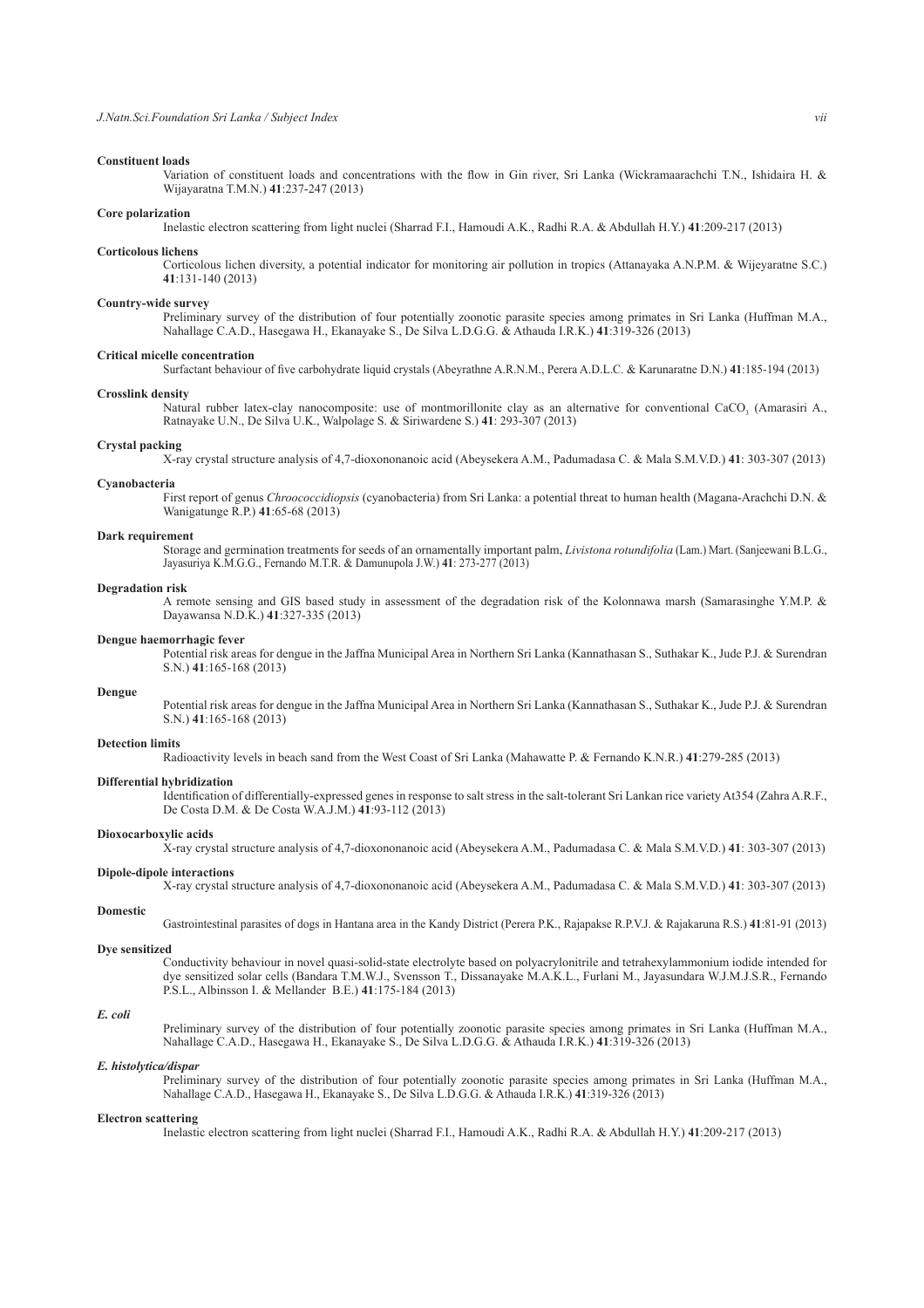# **Embryo growth**

 Identifying dormancy class and storage behaviour of champak (*Magnolia champac*a) seeds, an important tropical timber tree (Fernando M.T.R., Jayasuriya K.M.G.G., Walck J.L. & Wijetunga A.S.T.B.) **41**:141-146 (2013)

# **Endemic species**

 Potent bioactivities of the endemic Annonaceae heightens its dire conservation status (Weerasinghe A., Puvenendran S., Wickramasinghe A., Karunaratne D.N., Wijesundara S. & Karunaratne V.) **41**:345-350 (2013)

# **Exfoliation**

Natural rubber latex-clay nanocomposite: use of montmorillonite clay as an alternative for conventional CaCO<sub>3</sub> (Amarasiri A., Ratnayake U.N., De Silva U.K., Walpolage S. & Siriwardene S.) **41**: 293-302 (2013)

#### **Explant**

*In vitro* propagation of *Pterocarpus santalinus* L. (Red Sandalwood) through tissue culture (Warakagoda P.S. & Subasinghe S.) **41**:53-63 (2013)

#### **Exponential smoothing approach**

Modelling electricity sales in Sri Lanka and Colombo city using different statistical methods (Pathberiya H.A. & Dias P.) **41**:41-51 (2013)

# **Forecasting**

Modelling electricity sales in Sri Lanka and Colombo city using different statistical methods (Pathberiya H.A. & Dias P.) **41**:41-51 (2013)

# **Forecasting prices**

 Time series regression and artificial neural network approaches for forecasting unit price of tea at Colombo auction (Hettiarachchi H.A.C.K. & Banneheka B.M.S.G.) **41**:35-40 (2013)

**Fungal-bacterial biofilms** 

 Evaluation of cellulose degrading efficiency of some fungi and bacteria and their biofilms (Gunathilake K.M.D., Ratnayake R.R., Kulasooriya S.A. & Karunaratne D.N.) **41**:155-163 (2013)

# **Gamma ray spectrometry**

Radioactivity levels in beach sand from the West Coast of Sri Lanka (Mahawatte P. & Fernando K.N.R.) **41**:279-285 (2013)

#### *Ganoderma lucidum*

 Bioactivity evaluation of organic solvent extractions of *Ganoderma lucidum*: a Sri Lankan basidiomycete (Samarakoon K.W., Lee J.H., De Silva E.D., Kim E.A., Wijesundara R.L.C., Lakmal H.H.C. & Jeon Y.J.) **41**:249-257 (2013)

#### **Gel polymer electrolyte**

 Conductivity behaviour in novel quasi-solid-state electrolyte based on polyacrylonitrile and tetrahexylammonium iodide intended for dye sensitized solar cells (Bandara T.M.W.J., Svensson T., Dissanayake M.A.K.L., Furlani M., Jayasundara W.J.M.J.S.R., Fernando P.S.L., Albinsson I. & Mellander B.E.) **41**:175-184 (2013)

#### **Gene expression**

 Identification of differentially-expressed genes in response to salt stress in the salt-tolerant Sri Lankan rice variety At354 (Zahra A.R.F., De Costa D.M. & De Costa W.A.J.M.) **41**:93-112 (2013)

# **Genetic algorithm optimization**

Optimization of the performance of patch antennas using genetic algorithms (Jayasinghe J.M.J.W. & Uduwawala D.N.) **41**:113-120 (2013)

#### **Geographic information systems**

 Potential risk areas for dengue in the Jaffna Municipal Area in Northern Sri Lanka (Kannathasan S., Suthakar K., Jude P.J. & Surendran S.N.) **41**:165-168 (2013)

# **Germplasm characterization**

 Use of biochemical compounds in tea germplasm characterization and its implications in tea breeding in Sri Lanka (Kottawa-Arachchi J.D., Gunasekare M.T.K., Ranatunga M.A.B., Punyasiri P.A.N. & Jayasinghe L.) **41**: 309-318 (2013)

#### **Glycolipids**

Surfactant behaviour of five carbohydrate liquid crystals (Abeyrathne A.R.N.M., Perera A.D.L.C. & Karunaratne D.N.) **41**:185-194 (2013)

# **Graded bandgap**

 Effective harvesting of photons for improvement of solar energy conversion by graded bandgap multilayer solar cells (Dharmadasa I.M., Kalyanaratne N.D.P.S.R. & Dharmadasa R.) **41**:73-80 (2013)

# **Groundwater pollution**

 Fate of urea fertilizers in sandy aquifers: laboratory and field case study from Kalpitiya, Sri Lanka (Jayasingha P., Pitawala A. & Dharmagunawardhana H.A.) **41**:121-129 (2013)

# **Groundwater**

 Seasonal variation of water table and groundwater quality of the karst aquifer of the Jaffna Peninsula-Sri Lanka (Joshua W.D., Thushyanthy M. & Nanthagoban N.) **41**:3-12 (2013)

# **Helminths**

 Gastrointestinal and blood parasites of a free grazing flock of sheep in Kaithady farm in the Jaffna District (Kandasamy G., Rajapakse R.P.V.J. & Rajakaruna R.S.) **41**:195-201 (2013)

#### **Helminths**

Gastrointestinal parasites of dogs in Hantana area in the Kandy District (Perera P.K., Rajapakse R.P.V.J. & Rajakaruna R.S.) **41**:81-91 (2013)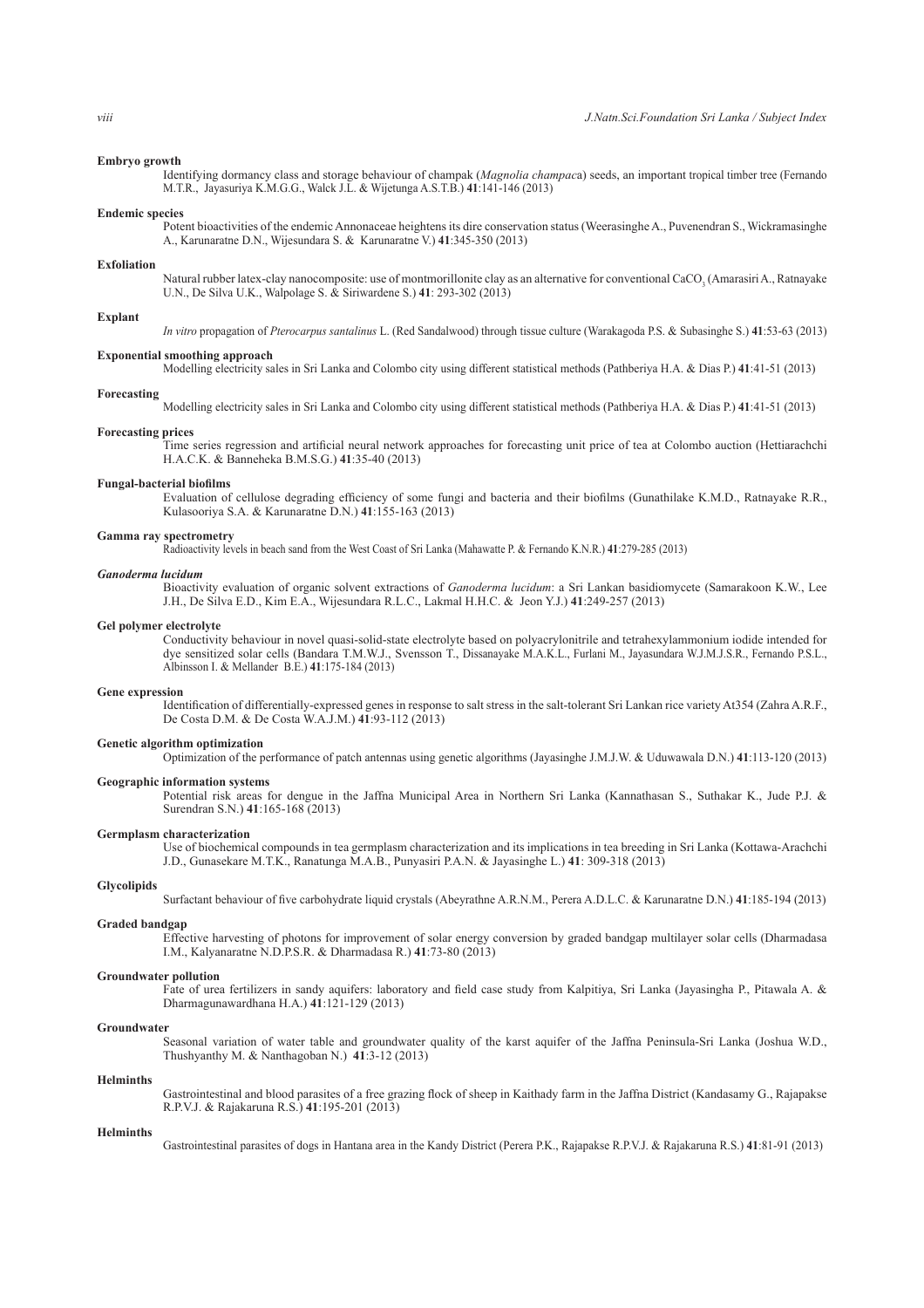# **High radiation background area**

Radioactivity levels in beach sand from the West Coast of Sri Lanka (Mahawatte P. & Fernando K.N.R.) **41**:279-285 (2013)

# **Holocene aridity**

 Chronological framework of Asian Southwest Monsoon events and variations over the past 24,000 years in Sri Lanka and regional correlations (Premathilake R. & Gunatilaka A.) **41**:219-228 (2013)

#### **Hookworm**

 Preliminary survey of the distribution of four potentially zoonotic parasite species among primates in Sri Lanka (Huffman M.A., Nahallage C.A.D., Hasegawa H., Ekanayake S., De Silva L.D.G.G. & Athauda I.R.K.) **41**:319-326 (2013)

#### **Hydrogen bonding**

X-ray crystal structure analysis of 4,7-dioxononanoic acid (Abeysekera A.M., Padumadasa C. & Mala S.M.V.D.) **41**: 303-307 (2013)

#### **Hydrophilic lipophilic balance**

Surfactant behaviour of five carbohydrate liquid crystals (Abeyrathne A.R.N.M., Perera A.D.L.C. & Karunaratne D.N.) **41**:185-14 (2013)

# *In vitro*

*In vitro* propagation of *Pterocarpus santalinus* L. (Red Sandalwood) through tissue culture (Warakagoda P.S. & Subasinghe S.) **41**:53-63 (2013)

# *In vivo*

*In vitro* propagation of *Pterocarpus santalinu*s L. (Red Sandalwood) through tissue culture (Warakagoda P.S. & Subasinghe S.) **41**:53-63 (2013)

#### **Index of atmospheric purity (IAP)**

 Corticolous lichen diversity, a potential indicator for monitoring air pollution in tropics (Attanayaka A.N.P.M. & Wijeyaratne S.C.) **41**:131-140 (2013)

#### **Information theory**

A novel mutual dependence measure in structure learning (Naeem M. & Asghar S.) **41**:203-208 (2013)

#### **Intermediate storage**

 Identifying dormancy class and storage behaviour of champak (*Magnolia champac*a) seeds, an important tropical timber tree (Fernando M.T.R., Jayasuriya K.M.G.G., Walck J.L. & Wijetunga A.S.T.B.) **41**:141-146 (2013)

#### **Ionic conductivity**

 Conductivity behaviour in novel quasi-solid-state electrolyte based on polyacrylonitrile and tetrahexylammonium iodide intended for dye sensitized solar cells (Bandara T.M.W.J., Svensson T., Dissanayake M.A.K.L., Furlani M., Jayasundara W.J.M.J.S.R., Fernando P.S.L., Albinsson I. & Mellander B.E.) **41**:175-184 (2013)

#### **IR spectroscopy**

X-ray crystal structure analysis of 4,7-dioxononanoic acid (Abeysekera A.M., Padumadasa C. & Mala S.M.V.D.) **41**: 303-307 (2013)

# **Jaffna Local**

 Gastrointestinal and blood parasites of a free grazing flock of sheep in Kaithady farm in the Jaffna District (Kandasamy G., Rajapakse R.P.V.J. & Rajakaruna R.S.) **41**:195-201 (2013)

# **Jaffna Municipal Area**

 Potential risk areas for dengue in the Jaffna Municipal Area in Northern Sri Lanka (Kannathasan S., Suthakar K., Jude P.J. & Surendran S.N.) **41**:165-168 (2013)

# **Kalpitiya**

 Fate of urea fertilizers in sandy aquifers: laboratory and field case study from Kalpitiya, Sri Lanka (Jayasingha P., Pitawala A. & Dharmagunawardhana H.A.) **41**:121-129 (2013)

#### **Kandy traffic**

 Improvement of pedestrian safety and traffic flow regulation at the railway junction, Kandy (Gopallawa D.C. & Weerasekera K.S.) **41**:259-270 (2013)

#### **Kerosene**

Fingerprinting diesel and petrol fuels for adulteration in Sri Lanka (Kulathunga D.R. & Mahanama K.R.R.) **41**: 287-292 (2013)

#### **Kolonnawa marsh**

 A remote sensing and GIS based study in assessment of the degradation risk of the Kolonnawa marsh (Samarasinghe Y.M.P. & Dayawansa N.D.K.) **41**:327-335 (2013)

# **Lambs**

 Gastrointestinal and blood parasites of a free grazing flock of sheep in Kaithady farm in the Jaffna District (Kandasamy G., Rajapakse R.P.V.J. & Rajakaruna R.S.) **41**:195-201 (2013)

# **Light nuclei**

Inelastic electron scattering from light nuclei (Sharrad F.I., Hamoudi A.K., Radhi R.A. & Abdullah H.Y.) **41**:209-217 (2013)

# **Limestone aquifer**

 Seasonal variation of water table and groundwater quality of the karst aquifer of the Jaffna Peninsula-Sri Lanka (Joshua W.D., Thushyanthy M. & Nanthagoban N.) **41**:3-12 (2013)

#### **Limiting response**

 A linear programming approach to fitting an upper quadratic boundary line to natural rubber data (Banneheka B.M.S.G., Dhanushika M.P., Wijesuriya W. & Herath K.) **41**:13-20 (2013)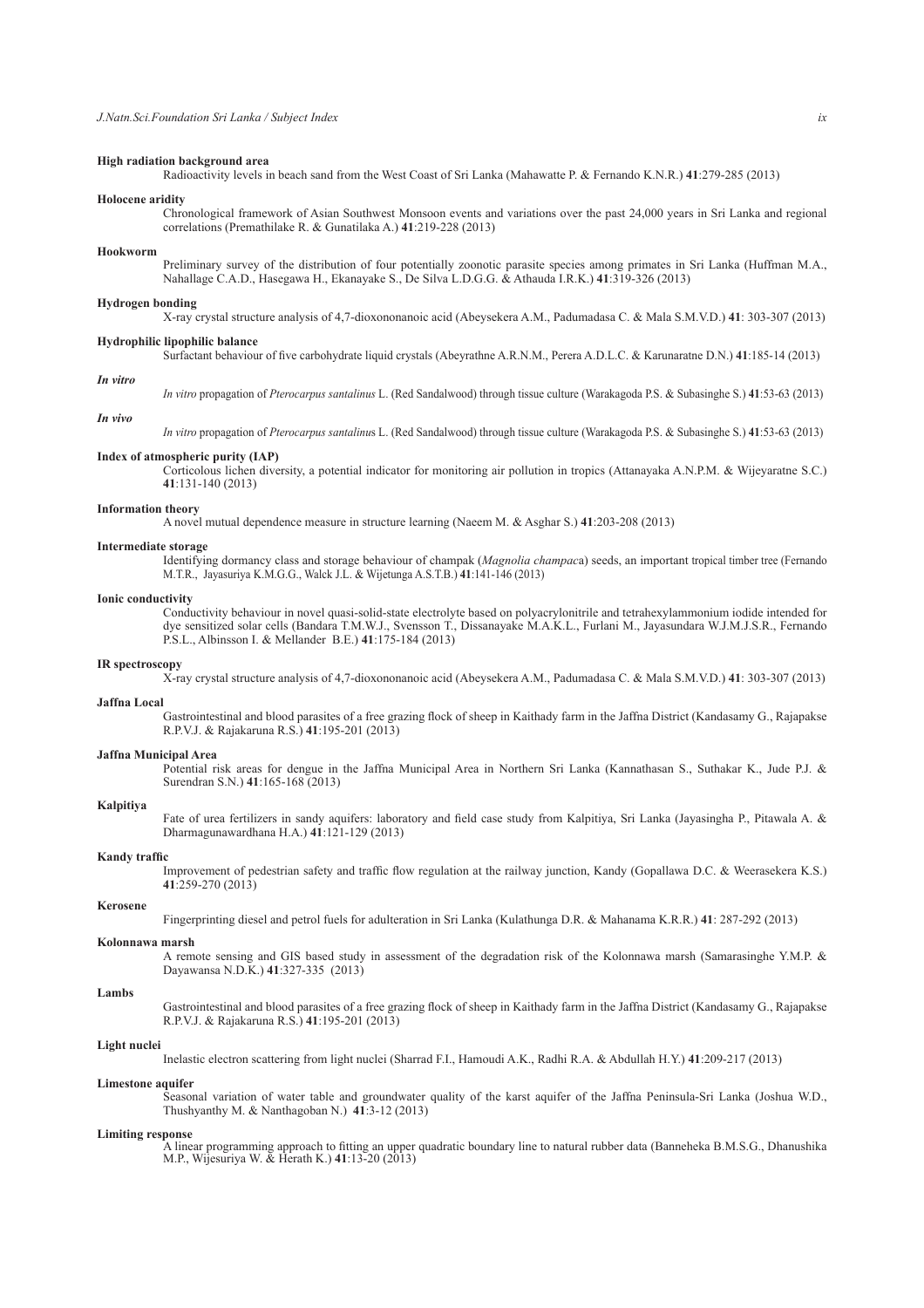# **Linear programming**

 A linear programming approach to fitting an upper quadratic boundary line to natural rubber data (Banneheka B.M.S.G., Dhanushika M.P., Wijesuriya W. & Herath K.) **41**:13-20 (2013)

# *Livistona rotundifolia*

 Storage and germination treatments for seeds of an ornamentally important palm, *Livistona rotundifolia* (Lam.) Mart. (Sanjeewani B.L.G., Jayasuriya K.M.G.G., Fernando M.T.R. & Damunupola J.W.) **41**: 273-277 (2013)

# **Load-discharge rating curve**

 Variation of constituent loads and concentrations with the flow in Gin river, Sri Lanka (Wickramaarachchi T.N., Ishidaira H. & Wijayaratna T.M.N.) **41**:237-247 (2013)

# **L-systems**

 Computer simulation of tree development with random variations and probabilistic growth of branches (Jinasena K.D.S. & Sonnadara D.U.J.) **41**:229-235 (2013)

# *Magnolia champaca*

 Identifying dormancy class and storage behaviour of champak (*Magnolia champaca*) seeds, an important tropical timber tree (Fernando M.T.R., Jayasuriya K.M.G.G., Walck J.L. & Wijetunga A.S.T.B.) **41**:141-146 (2013)

#### **Mangoes**

*Aspergillus* rot of ripe mangoes (*Mangifera indica* L.) var. Ambalavi, Willard and Karuthakolumban (Krishnapillai N. & Wijeratnam R.S.W.) **41**:69-70 (2013)

#### **Mean temperature**

Reconstruction of missing monthly temperature observations in Jaffna, Sri Lanka (Thevakaran A. & Sonnadara D.U.J.) **41**:21-28 (2013)

#### *Michelia champaca*

 Identifying dormancy class and storage behaviour of champak (*Magnolia champaca*) seeds, an important tropical timber tree (Fernando M.T.R., Jayasuriya K.M.G.G., Walck J.L. & Wijetunga A.S.T.B.) **41**:141-146 (2013)

#### **Millennial cycles**

 Chronological framework of Asian Southwest Monsoon events and variations over the past 24,000 years in Sri Lanka and regional correlations (Premathilake R. & Gunatilaka A.) **41**:219-228 (2013)

#### **Missing data**

Reconstruction of missing monthly temperature observations in Jaffna, Sri Lanka (Thevakaran A. & Sonnadara D.U.J.) **41**:21-28 (2013)

# **Mixed ligand complexes**

 Spectrophotometric and pH-metric studies on Pb(II), Cd(II), Al(III) and Cu(II) complexes of paracetamol and ascorbic acid (Chandrathilaka A.M.D.S., Ileperuma O.A. & Hettiarachchi C.V.) **41**: 337-344 (2013)

# **Mixed-cultures**

 Evaluation of cellulose degrading efficiency of some fungi and bacteria and their biofilms (Gunathilake K.M.D., Ratnayake R.R., Kulasooriya S.A. & Karunaratne D.N.) **41**:155-163 (2013)

# **Moisture content**

 Identifying dormancy class and storage behaviour of champak (*Magnolia champaca*) seeds, an important tropical timber tree (Fernando M.T.R., Jayasuriya K.M.G.G., Walck J.L. & Wijetunga A.S.T.B.) **41**:141-146 (2013)

#### **Molar conductivity**

 Conductivity behaviour in novel quasi-solid-state electrolyte based on polyacrylonitrile and tetrahexylammonium iodide intended for dye sensitized solar cells (Bandara T.M.W.J., Svensson T., Dissanayake M.A.K.L., Furlani M., Jayasundara W.J.M.J.S.R., Fernando P.S.L., Albinsson I. & Mellander B.E.) **41**:175-184 (2013)

# **Monocultures**

 Evaluation of cellulose degrading efficiency of some fungi and bacteria and their biofilms (Gunathilake K.M.D., Ratnayake R.R., Kulasooriya S.A. & Karunaratne D.N.) **41**:155-163 (2013)

# **Morphophysiological dormancy**

 Identifying dormancy class and storage behaviour of champak (*Magnolia champaca*) seeds, an important tropical timber tree (Fernando M.T.R., Jayasuriya K.M.G.G., Walck J.L. & Wijetunga A.S.T.B.) **41**:141-146 (2013)

#### **Mosquito larvicidal activity**

 Potent bioactivities of the endemic Annonaceae heightens its dire conservation status (Weerasinghe A., Puvenendran S., Wickramasinghe A., Karunaratne D.N., Wijesundara S. & Karunaratne V.) **41**:345-350 (2013)

# **Mother palm selection**

 Application of un-fertilized ovary culture to identify elite mother palms of *Cocos nucifera* L. with regenerative potential (Vidhanaarachchi V.R.M., Fernando S.C., Perera P.I.P. & Weerakoon L.K.) **41**:29-34 (2013)

#### **Mutual dependence**

A novel mutual dependence measure in structure learning (Naeem M. & Asghar S.) **41**:203-208 (2013)

#### **Nanocomposites**

Natural rubber latex-clay nanocomposite: use of montmorillonite clay as an alternative for conventional CaCO<sub>3</sub> (Amarasiri A., Ratnayake U.N., De Silva U.K., Walpolage S. & Siriwardene S.) **41**: 293-302 (2013)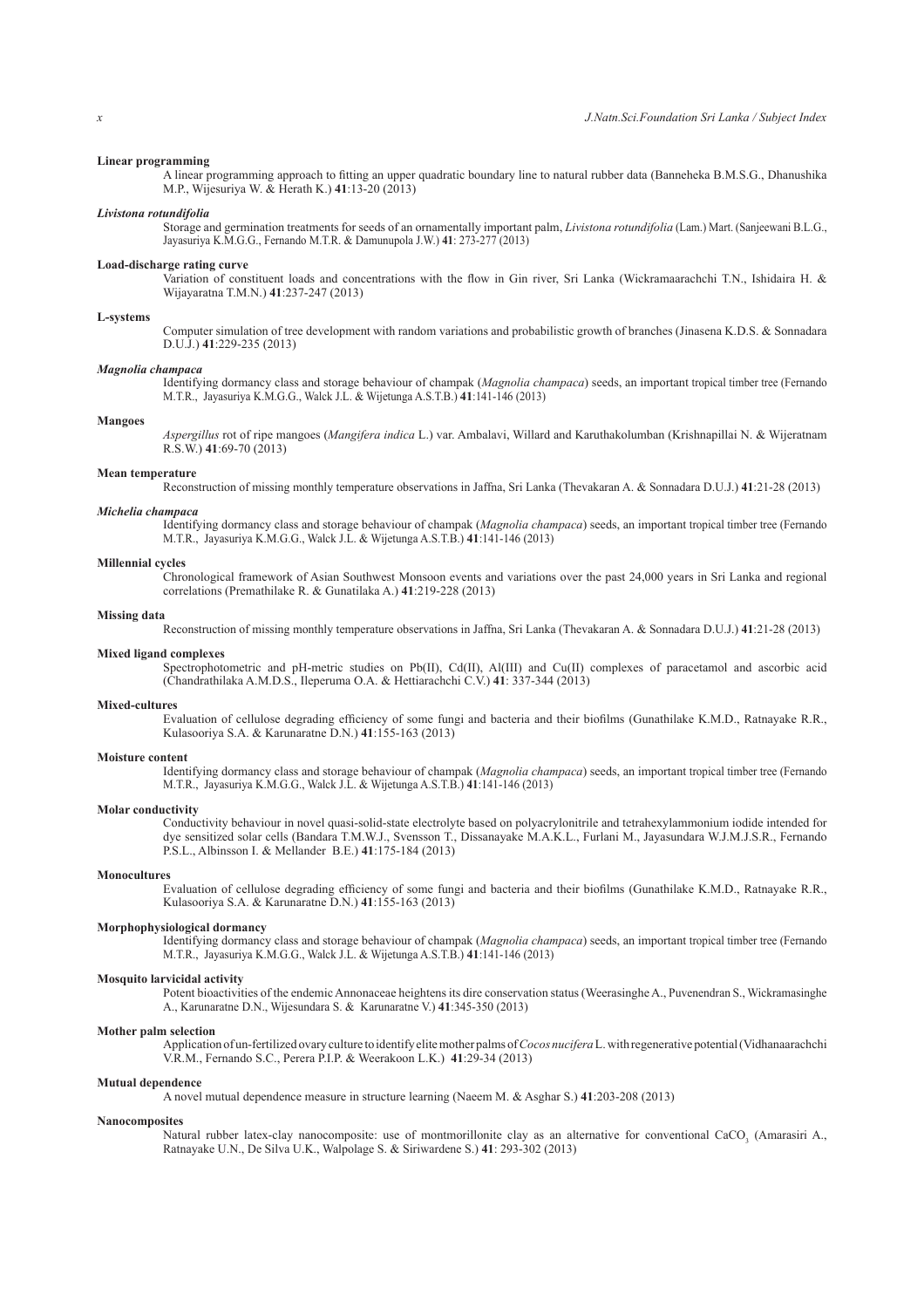# **Natural rubber latex**

Natural rubber latex-clay nanocomposite: use of montmorillonite clay as an alternative for conventional CaCO<sub>3</sub> (Amarasiri A., Ratnayake U.N., De Silva U.K., Walpolage S. & Siriwardene S.) **41**: 293-302 (2013)

# **Next generation solar cells**

 Effective harvesting of photons for improvement of solar energy conversion by graded bandgap multilayer solar cells (Dharmadasa I.M., Kalyanaratne N.D.P.S.R. & Dharmadasa R.) **41**:73-80 (2013)

# **Nitrate**

Fate of urea fertilizers in sandy aquifers: laboratory and field case study from Kalpitiya, Sri Lanka (Jayasingha P., Pitawala A. & Dharmagunawardhana H.A.) **41**:121-129 (2013)

# **Non-deep physiological dormancy**

 Storage and germination treatments for seeds of an ornamentally important palm, *Livistona rotundifolia* (Lam.) Mart. (Sanjeewani B.L.G., Jayasuriya K.M.G.G., Fernando M.T.R. & Damunupola J.W.) **41**: 273-277 (2013)

# **On-line HPLC-ABTS<sup>+</sup>**

 Bioactivity evaluation of organic solvent extractions of *Ganoderma lucidum*: a Sri Lankan basidiomycete (Samarakoon K.W., Lee J.H., De Silva E.D., Kim E.A., Wijesundara R.L.C., Lakmal H.H.C. & Jeon Y.J.) **41**:249-257 (2013)

#### *Oryza nivara*

 Antixenosis and antibiosis effects of *Oryza nivara* accessions harbouring bph2 gene on brown planthopper [*Nilaparvata lugens* (Stal)] (Madurangi S.A.P., Ratnasekera D., Senanayake S.G.J.N., Samarasinghe W.L.G. & Hemachandra P.V.) **41**:147-154 (2013)

#### *Oryza sativa*

 Identification of differentially-expressed genes in response to salt stress in the salt-tolerant Sri Lankan rice variety At354 (Zahra A.R.F., De Costa D.M. & De Costa W.A.J.M.) **41**:93-112 (2013)

# **PAHs**

Fingerprinting diesel and petrol fuels for adulteration in Sri Lanka (Kulathunga D.R. & Mahanama K.R.R.) **41**: 287-292 (2013)

# **Palaeomonsoons**

 Chronological framework of Asian Southwest Monsoon events and variations over the past 24,000 years in Sri Lanka and regional correlations (Premathilake R. & Gunatilaka A.) **41**:219-228 (2013)

#### **Paracetamol**

 Spectrophotometric and pH-metric studies on Pb(II), Cd(II), Al(III) and Cu(II) complexes of paracetamol and ascorbic acid (Chandrathilaka A.M.D.S., Ileperuma O.A. & Hettiarachchi C.V.) **41**: 337-344 (2013)

# **Patch antennas**

Optimization of the performance of patch antennas using genetic algorithms (Jayasinghe J.M.J.W. & Uduwawala D.N.) **41**:113-120 (2013)

# **Photon harvesting**

 Effective harvesting of photons for improvement of solar energy conversion by graded bandgap multilayer solar cells (Dharmadasa I.M., Kalyanaratne N.D.P.S.R. & Dharmadasa R.) **41**:73-80 (2013)

# **Plant modeling**

 Computer simulation of tree development with random variations and probabilistic growth of branches (Jinasena K.D.S. & Sonnadara D.U.J.) **41**:229-235 (2013)

# **Polyacrylonitrile**

 Conductivity behaviour in novel quasi-solid-state electrolyte based on polyacrylonitrile and tetrahexylammonium iodide intended for dye sensitized solar cells (Bandara T.M.W.J., Svensson T., Dissanayake M.A.K.L., Furlani M., Jayasundara W.J.M.J.S.R., Fernando P.S.L., Albinsson I. & Mellander B.E.) **41**:175-184 (2013)

# **Proliferation**

*In vitro* propagation of *Pterocarpus santalinus* L. (Red Sandalwood) through tissue culture (Warakagoda P.S. & Subasinghe S.) **41** :53-63 (2013)

#### **Protozoans**

 Gastrointestinal and blood parasites of a free grazing flock of sheep in Kaithady farm in the Jaffna District (Kandasamy G., Rajapakse R.P.V.J. & Rajakaruna R.S.) **41**:195-201 (2013)

#### **Protozoans**

Gastrointestinal parasites of dogs in Hantana area in the Kandy District (Perera P.K., Rajapakse R.P.V.J. & Rajakaruna R.S.) **41**:81-91 (2013)

# *Pterocarpus santalinus* **L.**

*In vitro* propagation of *Pterocarpus santalinu*s L. (Red Sandalwood) through tissue culture (Warakagoda P.S. & Subasinghe S.) **41**:53-63 (2013)

# **Railway junction**

 Improvement of pedestrian safety and traffic flow regulation at the railway junction, Kandy (Gopallawa D.C. & Weerasekera K.S.) **41**:259-270 (2013)

# **Rainforest diversity**

 Chronological framework of Asian Southwest Monsoon events and variations over the past 24,000 years in Sri Lanka and regional correlations (Premathilake R. & Gunatilaka A.) **41**:219-228 (2013)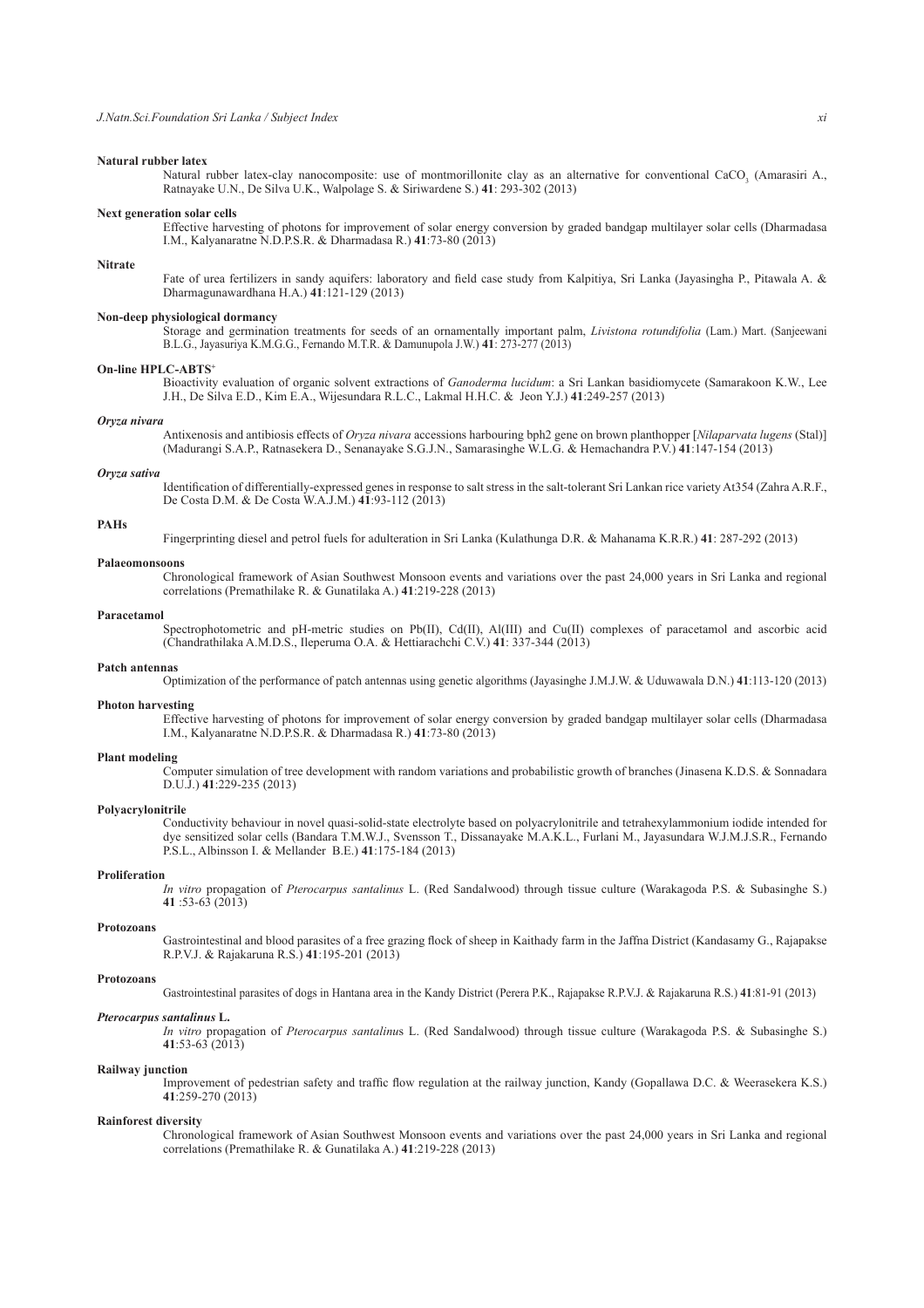# **Recalcitrance**

 Storage and germination treatments for seeds of an ornamentally important palm, *Livistona rotundifolia* (Lam.) Mart. (Sanjeewani B.L.G., Jayasuriya K.M.G.G., Fernando M.T.R. & Damunupola J.W.) **41**: 273-277 (2013)

# **Regional chronology**

 Chronological framework of Asian Southwest Monsoon events and variations over the past 24,000 years in Sri Lanka and regional correlations (Premathilake R. & Gunatilaka A.) **41**:219-228 (2013)

# **Regression models**

 Variation of constituent loads and concentrations with the flow in Gin river, Sri Lanka (Wickramaarachchi T.N., Ishidaira H. & Wijayaratna T.M.N.) **41**:237-247 (2013)

# **Risk map**

 Potential risk areas for dengue in the Jaffna Municipal Area in Northern Sri Lanka (Kannathasan S., Suthakar K., Jude P.J. & Surendran S.N.) **41**:165-168 (2013)

#### **Risk mapping**

 A remote sensing and GIS based study in assessment of the degradation risk of the Kolonnawa marsh (Samarasinghe Y.M.P. & Dayawansa N.D.K.) **41**:327-335 (2013)

#### **Salt stress**

 Identification of differentially-expressed genes in response to salt stress in the salt-tolerant Sri Lankan rice variety At354 (Zahra A.R.F., De Costa D.M. & De Costa W.A.J.M.) **41**:93-112 (2013)

#### **Salt tolerant genes**

 Identification of differentially-expressed genes in response to salt stress in the salt-tolerant Sri Lankan rice variety At354 (Zahra A.R.F., De Costa D.M. & De Costa W.A.J.M.) **41**:93-112 (2013)

# **Scintillation spectrometry**

Radioactivity levels in beach sand from the West Coast of Sri Lanka (Mahawatte P. & Fernando K.N.R.) **41**:279-285 (2013)

#### **Semi-domestic dogs**

Gastrointestinal parasites of dogs in Hantana area in the Kandy District (Perera P.K., Rajapakse R.P.V.J. & Rajakaruna R.S.) **41**:81-91 (2013)

# **Sheep**

 Gastrointestinal and blood parasites of a free grazing flock of sheep in Kaithady farm in the Jaffna District (Kandasamy G., Rajapakse R.P.V.J. & Rajakaruna R.S.) **41**:195-201 (2013)

# **Short range**

Inelastic electron scattering from light nuclei (Sharrad F.I., Hamoudi A.K., Radhi R.A. & Abdullah H.Y.) **41**:209-217 (2013)

# **Simulation**

#### **Solar cell**

 Conductivity behaviour in novel quasi-solid-state electrolyte based on polyacrylonitrile and tetrahexylammonium iodide intended for dye sensitized solar cells (Bandara T.M.W.J., Svensson T., Dissanayake M.A.K.L., Furlani M., Jayasundara W.J.M.J.S.R., Fernando P.S.L., Albinsson I. & Mellander B.E.) **41**:175-184 (2013)

Computer simulation of tree development with random variations and probabilistic growth of branches (Jinasena K.D.S. & Sonnadara

# **Solar cells**

 Effective harvesting of photons for improvement of solar energy conversion by graded bandgap multilayer solar cells (Dharmadasa I.M., Kalyanaratne N.D.P.S.R. & Dharmadasa R.) **41**:73-80 (2013)

#### **Somatic embryogenesis**

D.U.J.) **41**:229-235 (2013)

 Application of un-fertilized ovary culture to identify elite mother palms of *Cocos nucifera* L. with regenerative potential (Vidhanaarachchi V.R.M., Fernando S.C., Perera P.I.P. & Weerakoon L.K.) **41**:29-34 (2013)

#### **Sri Lanka**

 Chronological framework of Asian Southwest Monsoon events and variations over the past 24,000 years in Sri Lanka and regional correlations (Premathilake R. &. Gunatilaka A.) **41**:219-228 (2013)

# **Sri Lanka**

Radioactivity levels in beach sand from the West Coast of Sri Lanka (Mahawatte P. & Fernando K.N.R.) **41**:279-285 (2013)

#### **Stability constants**

 Spectrophotometric and pH-metric studies on Pb(II), Cd(II), Al(III) and Cu(II) complexes of paracetamol and ascorbic acid (Chandrathilaka A.M.D.S., Ileperuma O.A. & Hettiarachchi C.V.) **41**: 337-344 (2013)

#### **Standard departure**

Reconstruction of missing monthly temperature observations in Jaffna, Sri Lanka (Thevakaran A. & Sonnadara D.U.J.) **41**:21-28 (2013)

# **Stochastic approach**

Modelling electricity sales in Sri Lanka and Colombo city using different statistical methods (Pathberiya H.A. & Dias P.) **41**:41-51 (2013)

# **Stochastic processes**

 Computer simulation of tree development with random variations and probabilistic growth of branches (Jinasena K.D.S. & Sonnadara D.U.J.) **41**:229-235 (2013)